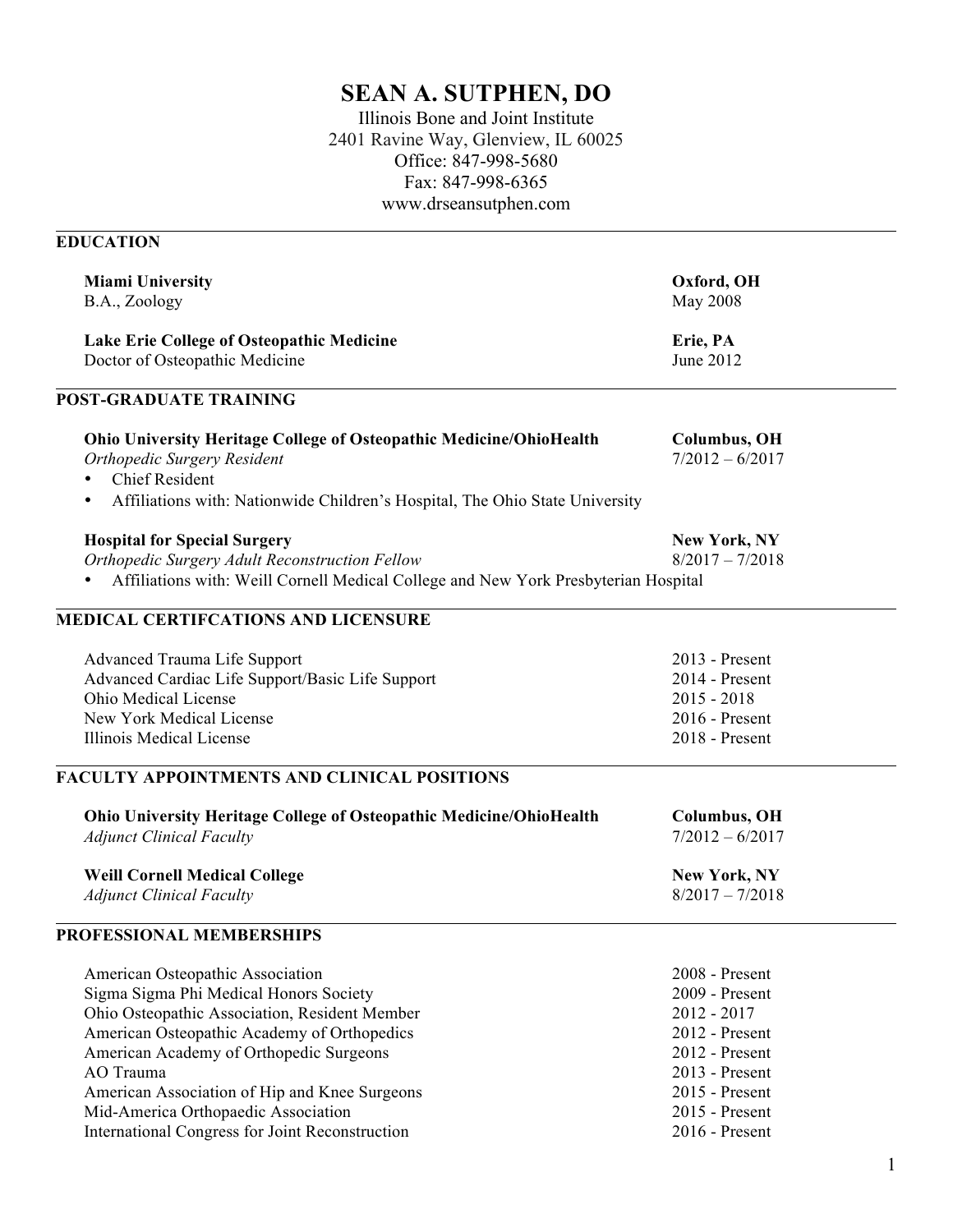# **AWARDS/HONORS**

| American Collegiate Hockey Association All-American                      | $2005 - 2007$                        |
|--------------------------------------------------------------------------|--------------------------------------|
| Miami University Hockey Club Captain                                     | $2005 - 2008$                        |
| Miami University Hockey Club MVP                                         | $2005 - 2007$                        |
| American Collegiate Hockey Association National Team                     | 2008                                 |
| Dean's list, Miami University                                            | $2006 - 2008$                        |
| Lake Erie College of Medicine Academic Excellence Scholarship            | $2009 - 2012$                        |
| Lake Erie College of Medicine Student of the Year Finalist               | $2009 - 2010$                        |
| Lake Erie College of Medicine Surgery Club Executive Board               | $2008 - 2010$                        |
| Sigma Sigma Phi Medical Honors Society Induction                         | 2009                                 |
| <b>TOUCH Pin Award Recipient</b>                                         | 2011                                 |
| Lake Erie College of Medicine Surgery Discipline Award                   | 2012                                 |
| Doctors Hospital Advanced Anatomical Services Master of Dissection Award | 2013                                 |
| First Place Poster: OhioHealth Research Symposium                        | 2015                                 |
| Second Place Research Paper: AOAO Annual Meeting                         | 2015                                 |
| Third Place Research Paper: AOAO Annual Meeting                          | 2015                                 |
| First Place Podium: OhioHealth Research Symposium                        | 2016                                 |
| Orthopedics Blue Ribbon Award Winning Paper                              | 2016                                 |
| Second Place Research Paper: AOAO Annual Meeting                         | 2017                                 |
|                                                                          |                                      |
| <b>WORK EXPERIENCE</b>                                                   |                                      |
| Nationwide Children's Hospital Radiology Department, Research Assistant  | $2007 - 2009$                        |
| Nationwide Children's Hospital, Orthopedic Moonlighter                   | $2015 - 2017$                        |
| OhioHealth Dublin Methodist Hospital, Orthopedic Moonlighter             | $2015 - 2017$                        |
|                                                                          |                                      |
| <b>VOLUNTEER EXPERIENCE</b>                                              |                                      |
| <b>Nationwide Children's Hospital Pulmonary Unit</b>                     | <b>Columbus</b> , OH                 |
| <b>Patient Care Volunteer</b>                                            | $2005 - 2007$                        |
| Lake Erie College of Osteopathic Medicine Anatomy Lab                    | Erie, PA                             |
| High School Presenter                                                    | $2008 - 2010$                        |
|                                                                          |                                      |
| <b>Dublin Methodist Hospital Surgery Department</b>                      | Dublin, OH                           |
| Patient Care Volunteer                                                   | $2008 - 2010$                        |
|                                                                          |                                      |
| <b>Dominican Republic Medical Missionary Trip</b>                        | <b>Santo Domingo, DR</b>             |
| Volunteer Student Physician                                              | 2009                                 |
| <b>Bishop Ready High School</b>                                          | <b>Columbus</b> , OH                 |
| <b>Sports Physicals</b>                                                  | $2012 - 2014$                        |
| <b>Doctors Hospital Casting and Splinting Clinic</b>                     | <b>Columbus</b> , OH                 |
| Instructor                                                               | 2013                                 |
|                                                                          |                                      |
| The Arnold Schwarzenegger Sports Festival<br>Volunteer Physician         | <b>Columbus, OH</b><br>$2013 - 2015$ |
|                                                                          |                                      |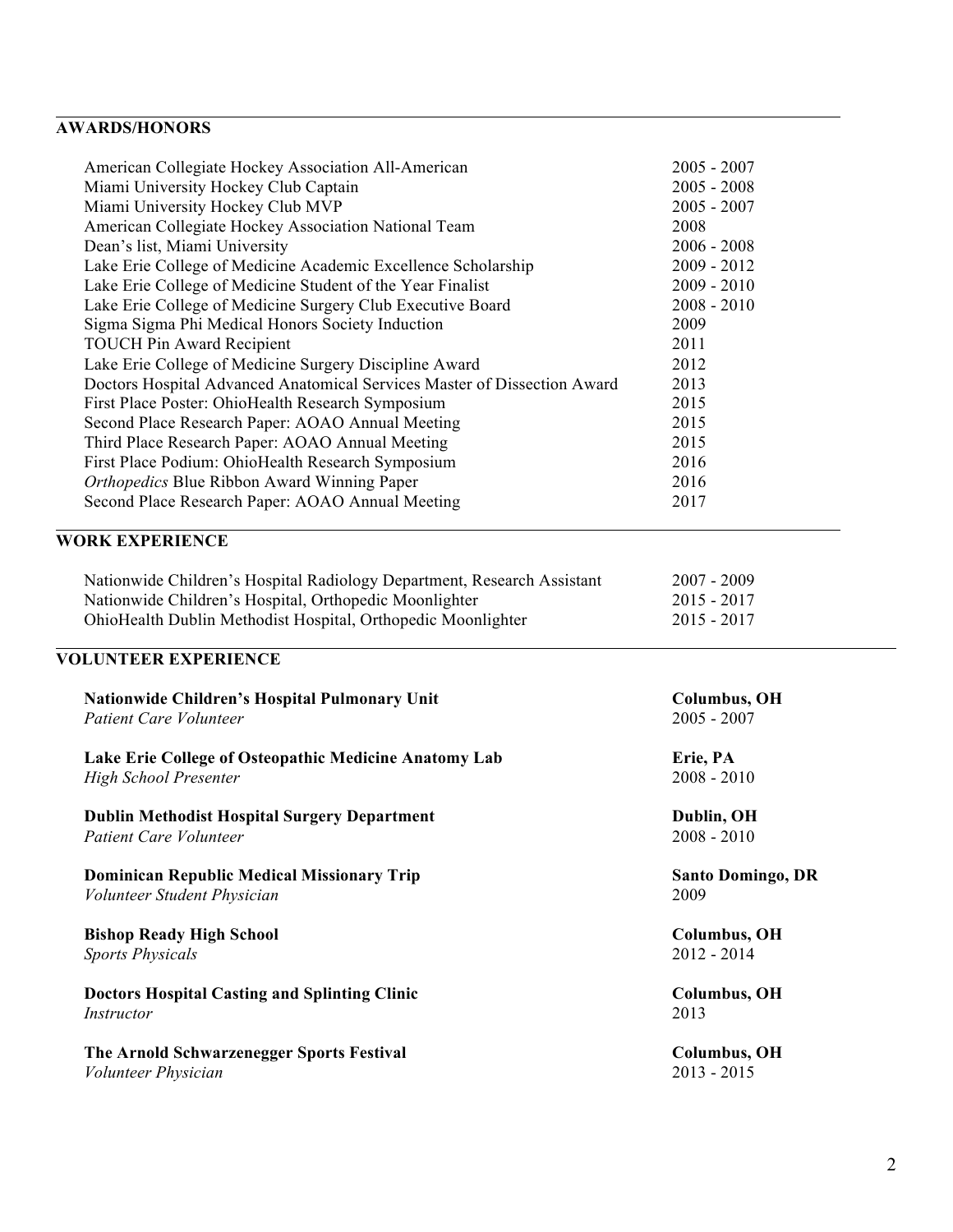#### **PUBLICATIONS**

#### **Peer-reviewed Journals**

- 1. **Sutphen S**, Murakami JW. Radiofrequency ablation of a cervical osteoid osteoma: a trans-thyroid approach. *Pediatric Radiology*. 2007, 3 (1): 83-85.
- 2. Ng VY, Arnott L, Li J, Hopkins R, Lewis J, **Sutphen S**, Nicholson L, Reader D, McShane MA. Comparison of Custom to Standard TKA Instrumentation with Computed Tomography. *Knee Surg Sports Traumatol Arthrosc*. 2014 Aug; 22(8): 1833-42.
- 3. **Sutphen S**, MacLaughlin L, Madsen A, Russell J, McShane MA. Prevalence of Pseudotumor in Patients after Metal-on-Metal Hip Arthroplasty Evaluated with Metal Ion Analysis and MARS-MRI. *J Arthroplasty*. 2016 Jan; 31(1): 260-3.
- 4. **Sutphen S**, Beebe A, Klingele KE. Bridge Plating Length-Unstable Femoral Shaft Fractures. *J Pediatr Orthop*. 2016 Jun; 36 Suppl 1:S29-34.
- 5. **Sutphen S**, Adams JB, Lombardi AV. Failed Modular Neck Stems: Tip and Tricks. *J Arthroplasty*, 2016 Jul; 31(7):1390-4.
- 6. **Sutphen S**, Mendoza J, Mundy AC, Yang G, Beebe A, Klingele KE. Pediatric Diaphyseal Femur Fractures: A Comparison of Outcomes after Submuscular Plating, Flexible Intramedullary Nailing, and Rigid Intramedullary Nailing. *Orthopedics*. 2016 Nov 1;39(6):353-358. Blue Ribbon Award Winning Paper.
- 7. Prissel MA, Simpson GA, **Sutphen S**, Hyer CF, Berlet GC. Ankle Arthrodesis: A Retrospective Review Comparing Single Column, Locked Anterior Plating to Crossed Lag Screw Technique. *J Foot Ankle Surg*. 2017 May - Jun;56(3):453-456.
- 8. **Sutphen S**, Berend KR, Morris MJ, Lombardi AV. The Direct Anterior Approach has a Lower Rate of Deep Infection than the Limited Incision Direct Lateral Approach in Primary Total Hip Arthroplasty. *J Surg Orthop Adv*. Spring 2018;27(1):21-24.
- 9. **Sutphen S**, Ranawat AS. Biomechanical Assessment of a Novel Posterior Soft Tissue Repair Technique in Primary Total Hip Arthroplasty. *Orthopaedic Proceedings*. 2018 Oct 16; Vol. 100-B, No. SUPP\_13.
- 10. **Sutphen S**, Lipman J, Jerabek S, Mayman D, Esposito C. Treatment of Recurrent Dislocation after Total Hip Arthroplasty Using Advanced Imaging and Three-Dimensional Modeling Techniques: A Case Series. *HSS J*. July 2019.
- 11. Johnson D, **Sutphen S**, Triplet J, Taylor B, Wasielewski R. Findings in Non-Recalled Metal-on-Metal Total Hip Arthroplasty Patients. *EC Orthopaedics*. 10.11(2019): 43-51.
- 12. McGowan S, Myers D, Taylor B, Madsen A, **Sutphen S**, Galos D, Mehta S. Difficulty of Total Hip Arthroplasty Following Open Reduction and Internal Fixation of an Acetabulum Fracture. *Journal of Long-Term Effects of Medical Implants*. 29(3): 247-254 (2019).

#### **Submitted for Publication**

1. Hansen D, Wiseman S, **Sutphen S**, Kusuma S, Wasielewski R. Radiographic and Clinical Results After Robot Assisted Lateral Unicompartmental Arthroplasty. Submitted.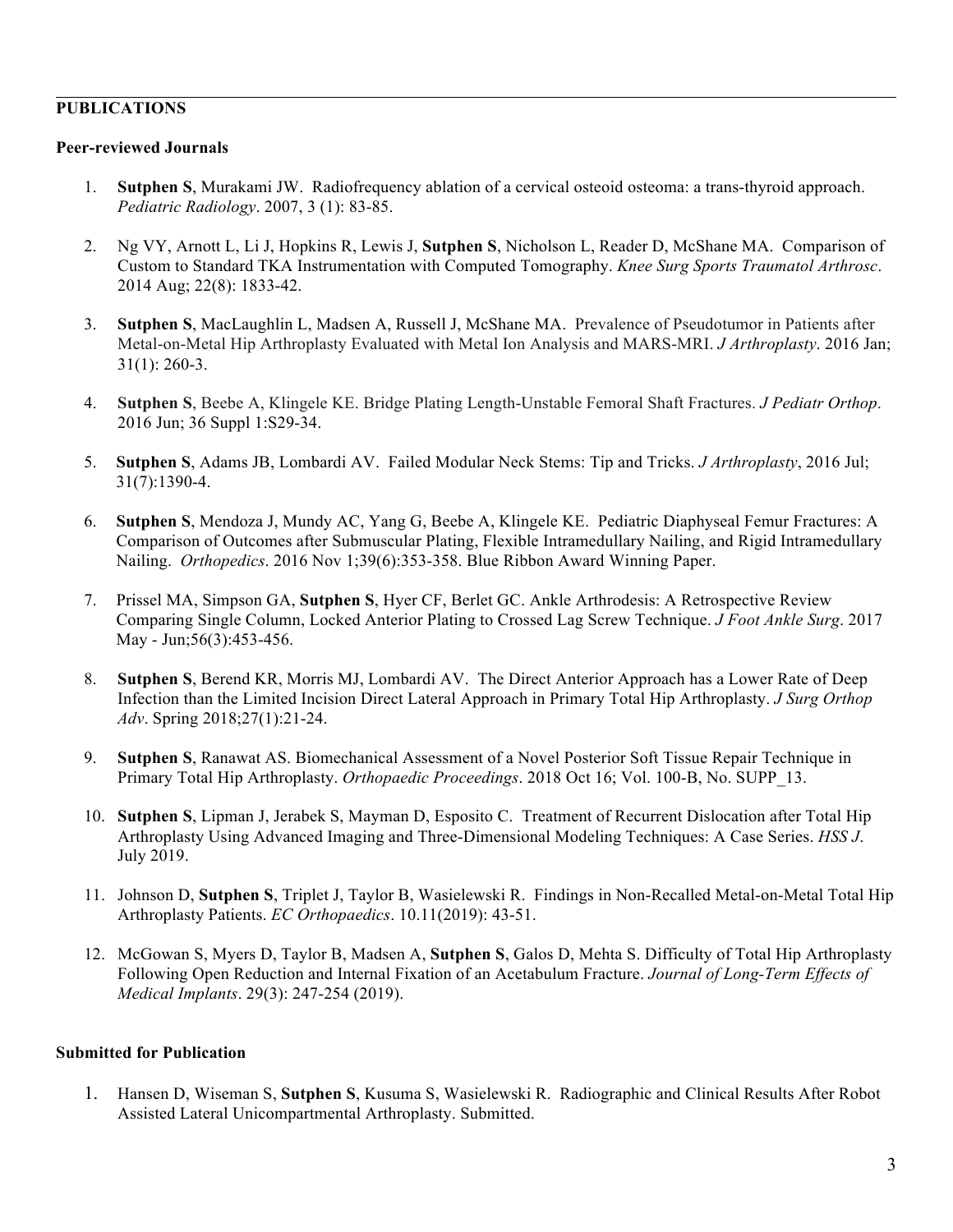#### **Editorial Positions**

1. Journal Reviewer: Journal of Arthroplasty

## **RESEARCH PRESENTATIONS**

#### **International meetings**

- 1. Gkiatas I, Galanopoulos I, **Sutphen S**, Carroll K, Vigdorchik J, Cizmic Z, Sculco P. Robotic Assisted Total Hip Arthroplasty For Hip Fusion Conversion. 20<sup>th</sup> EFFORT Congress, June 2019. Libson, Portugal. *"Poster"*
- **2. Sutphen S**, Esposito C, Mayman D, Jerabek S. Native femoral neck geometry correlates to final femoral implant position in cementless total hip arthroplasty**.** International Society for Technology in Arthroplasty Annual Meeting, September 2018. London, England. *"Podium"*

#### **National meetings**

- 3. Ng VY, Arnott L, Li J, Hopkins R, Lewis J, **Sutphen S**, Nicholson L, Reader D, McShane MA. Comparison of Custom to Standard TKA Instrumentation with Computed Tomography. American Osteopathic Academy of Orthopedics Annual Meeting, October 2014. Rancho Palos Verdes, CA. *"Poster"*
- 4. Simpson GA, **Sutphen S**, Peterson K, Ferrucci A, Hyer CF, Berlet GC. Ankle Fusion Rates with Anterior Locking Plates: Is there a difference between plating systems? American Orthopaedic Foot and Ankle Society Annual Meeting, July 2015. Long Beach, CA. *"Podium"*
- 5. **Sutphen S**, MacLaughlin L, Madsen A, Russell J, McShane MA. Prevalence of Pseudotumor in Patients after Metal-on-Metal Hip Arthroplasty Evaluated with Metal Ion Analysis and MARS-MRI. American Osteopathic Academy of Orthopedics Annual Meeting, October 2015. Colorado Springs, CO. Second Place Research Paper. *"Podium"*
- 6. **Sutphen S**, Mendoza J, Mundy AC, Yang G, Beebe A, Klingele KE. Pediatric Diaphyseal Femur Fractures: A Comparison of Outcomes after Submuscular Plating, Flexible Intramedullary Nailing, and Rigid Intramedullary Nailing. American Osteopathic Academy of Orthopedics Annual Meeting, October 2015. Colorado Springs, CO. Third Place Research Paper. *"Podium"*
- 7. **Sutphen S**, MacLaughlin L, Madsen A, Russell J, McShane MA. Prevalence of Pseudotumor in Patients after Metal-on-Metal Hip Arthroplasty Evaluated with Metal Ion Analysis and MARS-MRI. American Osteopathic Academy of Orthopedics Annual Meeting, October 2015. Colorado Springs, CO. Second Place Research Paper. *"Poster"*
- 8. **Sutphen S**, Mendoza J, Mundy AC, Yang G, Beebe A, Klingele KE. Pediatric Diaphyseal Femur Fractures: A Comparison of Outcomes after Submuscular Plating, Flexible Intramedullary Nailing, and Rigid Intramedullary Nailing. American Osteopathic Academy of Orthopedics Annual Meeting, October 2015. Colorado Springs, CO. Third Place Research Paper. *"Poster"*
- 9. **Sutphen S**, Berend KR, Morris MJ, Lombardi AV. The Direct Anterior Approach has a Lower Rate of Deep Infection than the Limited Incision Direct Lateral Approach in Primary Total Hip Arthroplasty. The Hip Society Annual Meeting, October 2015. "*Podium*" Presented by Keith R. Berend
- 10. **Sutphen S**. Robotics in Total Knee Arthroplasty. John N. Insall Knee Society Traveling Fellowship Fellows Day, October 2015. New Albany, OH. "*Podium*"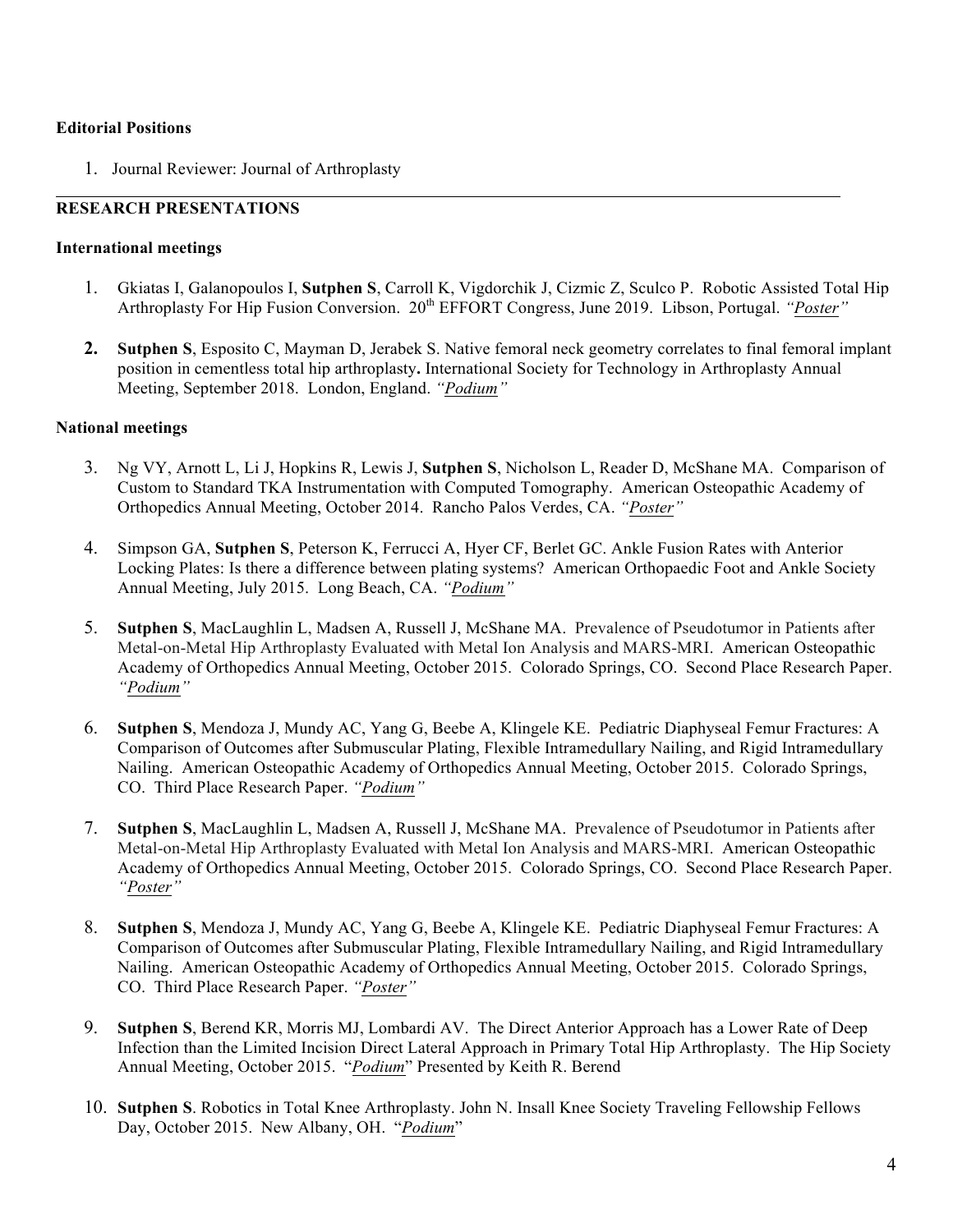- 11. **Sutphen S**, MacLaughlin L, Madsen A, Russell J, McShane MA. Prevalence of Pseudotumor in Patients after Metal-on-Metal Hip Arthroplasty Evaluated with Metal Ion Analysis and MARS-MRI. American Association of Hip and Knee Surgeons Annual Meeting, November 2015. Dallas, TX. *"Poster"*
- 12. Prissel MA, Simpson GA, **Sutphen S**, Hyer CF, Berlet GC. Ankle Arthrodesis: A Retrosepctive Review Comparing Single Column, Locked Anterior Plating to Crossed Lag Screw Technique. American Academy of Orthopedics Annual Meeting, March 2016. Orlando, FL. "*Podium*"
- 13. **Sutphen S**, Hansen DC, Wiseman S, Kusuma SK, Wasielewski R. Robot Assisted Lateral Unicompartmental Arthroplasty Provides Accurate Component Position and Clinical Outcomes. ICJR Annual Pan Pacific Orthopaedic Congress Meeting, August 2016. Kona, HI. *"Podium"*
- 14. **Sutphen S**, Hancock J, Isaacson MJ, Wasielewski R.Findings in Non-Recalled Metal-on-Metal Total Hip Arthroplasty Patients Contacted for Long Term Follow-Up. ICJR Annual Pan Pacific Orthopaedic Congress Meeting, August 2016. Kona, HI. *"Podium*"
- 15. **Sutphen S**, Mendoza J, Mundy AC, Yang G, Beebe A, Klingele KE. Pediatric Diaphyseal Femur Fractures: A Comparison of Outcomes after Submuscular Plating, Flexible Intramedullary Nailing, and Rigid Intramedullary Nailing. American Osteopathic Academy of Orthopedics Annual Meeting, October 2017. Chicago, IL. Second Place Research Paper. *"Podium"*
- 16. **Sutphen S**, Bawa H, Blevins J, Carroll K, Jerabek S, Haas S, Mayman D. Radiographic Measurements do not Influence Anterior Knee Pain Following a Total Knee Arthroplasty at 5 Year Follow-Up. American Association of Hip and Knee Surgeons Annual Meeting, November 2018. Dallas, TX. *"Poster"*
- 17. **Sutphen S**, Koch C, Vayneberg I, Chiu Y, Miller A, Sculco P, Cross M. Are One-Stage Revisions as Successful as Two-Stage Revisions in Eradicating Periprosthetic Joint Infections After Total Hip Arthroplasty and Total Knee Arthroplasty. American Association of Hip and Knee Surgeons Annual Meeting, March 2019. Las Vegas, NV. *"Poster"*
- 18. **Sutphen S**, Vayneberg I, Joseph A, Chiu Y, Esposito C, Padgett DE. The Changing Face of Total Hip Arthroplasty Failures: An Analysis of 17, 853 Primary Hips. American Association of Hip and Knee Surgeons Annual Meeting, March 2019. Las Vegas, NV. *"Podium"*

### **Regional meetings**

- 1. Ng VY, Arnott L, Li J, Hopkins R, Lewis J, **Sutphen S**, Nicholson L, Reader D, McShane MA. Comparison of Custom to Standard TKA Instrumentation with Computed Tomography. Ohio University/OhioHealth Doctors Hospital Research Day, May 2013. Columbus, OH. "*Poster*"
- 2. Ng VY, Arnott L, Li J, Hopkins R, Lewis J, **Sutphen S**, Nicholson L, Reader D, McShane MA. Comparison of Custom to Standard TKA Instrumentation with Computed Tomography. Ohio Osteopathic Research Symposium, May 2013. Columbus, OH. *"Poster"*
- 3. Ng VY, Arnott L, Li J, Hopkins R, Lewis J, **Sutphen S**, Nicholson L, Reader D, McShane MA. Comparison of Custom to Standard TKA Instrumentation with Computed Tomography. The Ohio State University  $41<sup>st</sup>$  Annual Mallory-Coleman Research Day, June 2013. Columbus, OH. "*Podium*"
- 4. Madsen A, **Sutphen S**, Serna F, Mehta S, Taylor B. Difficulty of Total Hip Arthroplasty Following Open Reduction and Internal Fixation of an Acetabulum Fracture. Northwest Ohio Osteopathic Poster Competition and Exhibition, December 2014. Sandusky, OH. "*Poster*"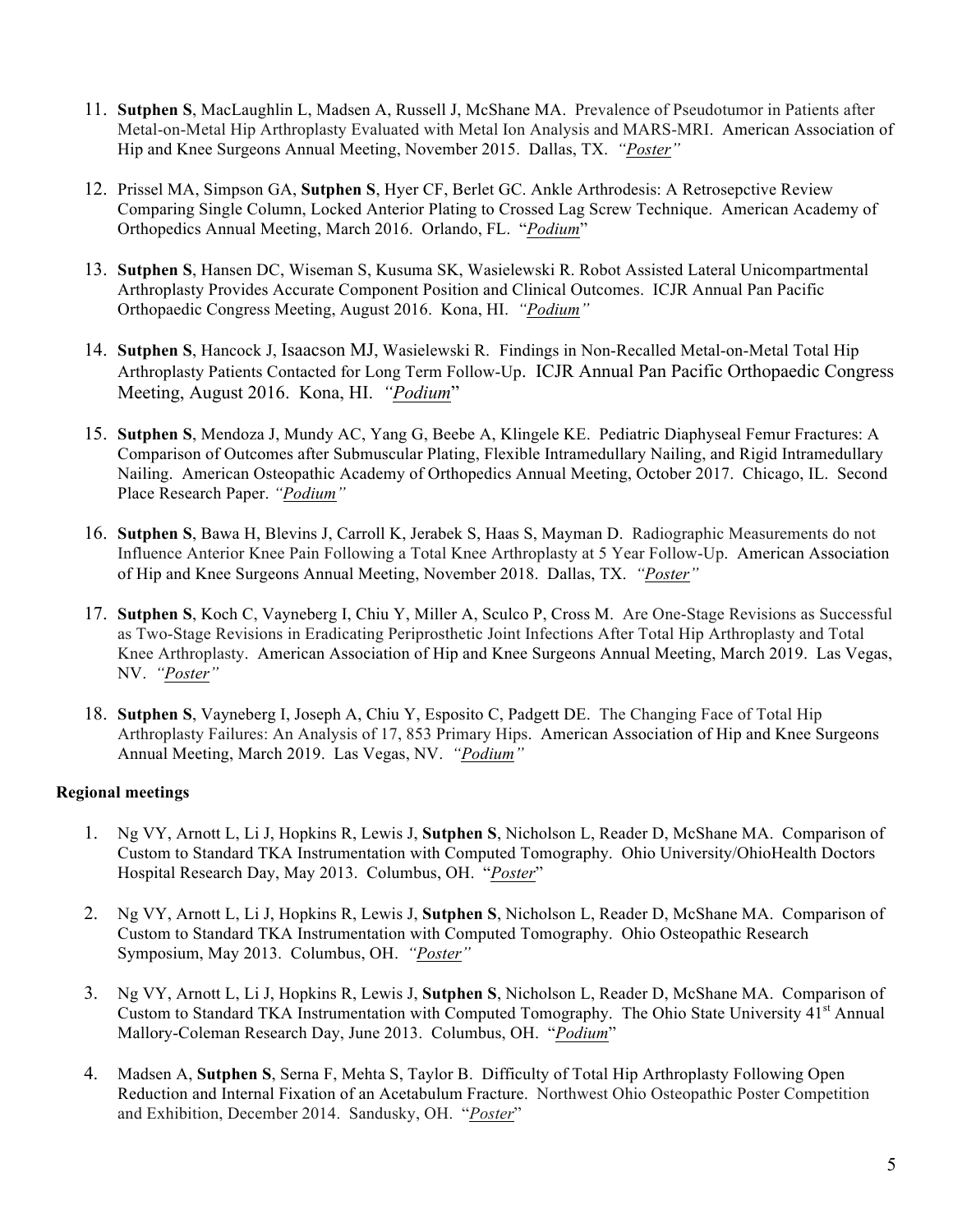- 5. **Sutphen, S**. Tibia Spine Fractures in the Pediatric Patient. *Ohio Orthopedic Surgery Residency Program Advisory Committee Webinar*, November 2014. Columbus, OH. "*Podium*"
- 6. **Sutphen, S**. Fractures of the Femoral Shaft in the Pediatric Patient. Nationwide Children's Hospital Department of Orthopedics Grand Rounds, February 2015. Columbus, OH. "*Podium*"
- 7. Madsen A, **Sutphen S**, Serna F, Mehta S, Taylor B. Difficulty of Total Hip Arthroplasty Following Open Reduction and Internal Fixation of an Acetabulum Fracture. Ohio Orthopedic Society Annual Meeting, May 2015. Columbus, OH. "*Podium*"
- 8. Madsen A, **Sutphen S**, Serna F, Mehta S, Taylor B. Difficulty of Total Hip Arthroplasty Following Open Reduction and Internal Fixation of an Acetabulum Fracture. Ohio University/OhioHealth Research Symposium, June 2015. Columbus, OH. "*Podium*"
- 9. Madsen A, **Sutphen S**, Serna F, Mehta S, Taylor B. Difficulty of Total Hip Arthroplasty Following Open Reduction and Internal Fixation of an Acetabulum Fracture. The Ohio State University 43<sup>rd</sup> Annual Mallory-Coleman Research Day, June 2015. Columbus, OH. "*Podium*"
- 10. Madsen A, **Sutphen S**, Serna F, Mehta S, Taylor B. Difficulty of Total Hip Arthroplasty Following Open Reduction and Internal Fixation of an Acetabulum Fracture. Ohio University/OhioHealth Doctors Hospital Research Day, June 2015. Columbus, OH. "*Podium*"
- 11. **Sutphen S**, MacLaughlin L, Madsen A, Russell J, McShane MA. Prevalence of Pseudotumor in Patients after Metal-on-Metal Hip Arthroplasty Evaluated with Metal Ion Analysis and MARS-MRI. Ohio University/OhioHealth Research Symposium, June 2015. Columbus, OH. "*Podium*"
- 12. **Sutphen S**, MacLaughlin L, Madsen A, Russell J, McShane MA. Prevalence of Pseudotumor in Patients after Metal-on-Metal Hip Arthroplasty Evaluated with Metal Ion Analysis and MARS-MRI. Ohio University/OhioHealth Doctors Hospital Research Day, June 2015. Columbus, OH. "*Poster*"
- 13. **Sutphen S**, MacLaughlin L, Madsen A, Russell J, McShane MA. Prevalence of Pseudotumor in Patients after Metal-on-Metal Hip Arthroplasty Evaluated with Metal Ion Analysis and MARS-MRI. The Ohio State University 43rd Annual Mallory-Coleman Research Day, June 2015. Columbus, OH. "*Podium*"
- 14. **Sutphen S**, Mendoza J, Mundy AC, Yang G, Beebe A, Klingele KE. Pediatric Diaphyseal Femur Fractures: A Comparison of Outcomes after Submuscular Plating, Flexible Intramedullary Nailing, and Rigid Intramedullary Nailing. Ohio University/OhioHealth Doctors Hospital Research Day, June 2015. Columbus, OH. "*Poster*"
- 15. **Sutphen S**, Mendoza J, Mundy AC, Yang G, Beebe A, Klingele KE. Pediatric Diaphyseal Femur Fractures: A Comparison of Outcomes after Submuscular Plating, Flexible Intramedullary Nailing, and Rigid Intramedullary Nailing. Ohio University/OhioHealth Research Symposium, June 2015. Columbus, OH. First Place "*Poster*"
- 16. **Sutphen S**, Mendoza J, Mundy AC, Yang G, Beebe A, Klingele KE. Pediatric Diaphyseal Femur Fractures: A Comparison of Outcomes after Submuscular Plating, Flexible Intramedullary Nailing, and Rigid Intramedullary Nailing. The Ohio State University 43rd Annual Mallory-Coleman Research Day, June 2015. Columbus, OH. "*Podium*"
- 17. Prissel MA, Simpson GA, **Sutphen S**, Hyer CF, Berlet GC. Ankle Arthrodesis: A Retrosepctive Review Comparing Single Column, Locked Anterior Plating to Crossed Lag Screw Technique. Ohio University/OhioHealth Research Symposium, June 2015. Columbus, OH. "*Poster*"